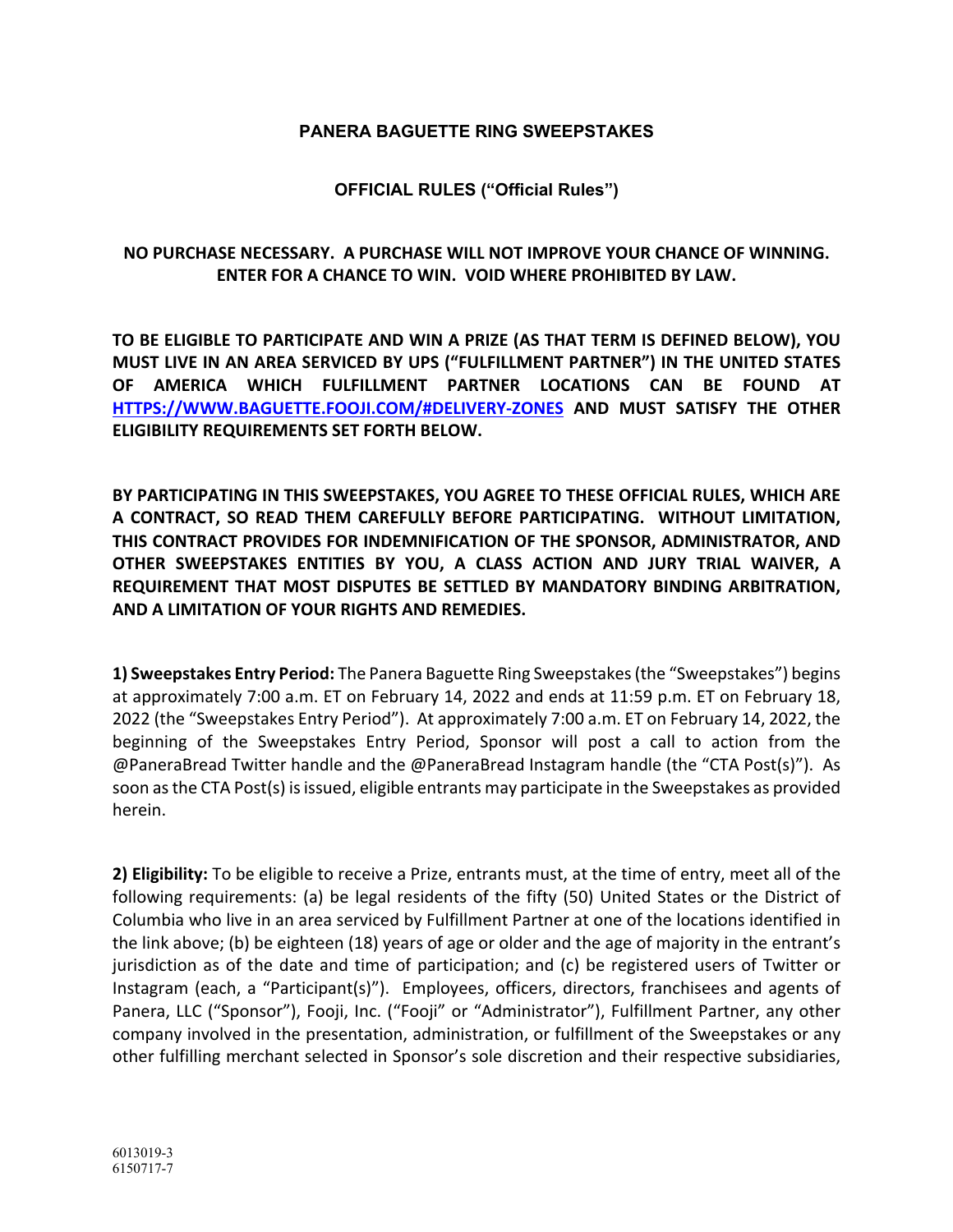affiliated companies, and divisions (collectively, the "Sweepstakes Entities") and each of their immediate family members (defined as any spouse, partner, parent, legal guardian, sibling, child, legal ward, grandparent, or grandchild, regardless of where they reside) and/or those living in the same household of any such person (whether or not related) are not eligible for the Sweepstakes. Void outside the Territory and in Puerto Rico and where prohibited or restricted by law. **PLEASE NOTE:** In order to be eligible to receive the One (1) Year Subscription to Panera Bread's Unlimited Sip Club portion of the prize, Participants must be, or must sign up to be, a MyPanera member.

**3) Sponsor and Administrator:** The Sponsor of the Sweepstakes is Panera, LLC, located at 3630 So. Geyer Road, St. Louis, MO 63127. The Administrator of the Sweepstakes is Fooji, Inc. located at 257 E. Short Street, Suite 200, Lexington, KY 40507.

**4) How To Participate in the Sweepstakes:** There are two ways to participate in the Sweepstakes:

- i. After the CTA Post(s) is made, during the Sweepstakes Entry Period, to participate, send a tweet on the Twitter platform or create a post on the Instagram platform with the hashtags #PaneraDate and #Sweepstakes ("Required Hashtags") along with a photograph of your Panera Date. For purposes of this Sweepstakes, a "Panera Date" is a photograph of you enjoying your favorite Panera Bread café or Panera Bread At-Home products (anywhere!) – you can be alone, with a friend, with a significant other, etc. When you tweet or post with both required hashtags and a photograph during the Sweepstakes Period, you will automatically be entered into the sweepstakes.
- ii. After the CTA Post(s) is made, during the Sweepstakes Entry Period, to participate, go to the registration form at https://panerabaguettering.com/ and follow the prompts to submit the requested entry information, including your name, email address, and address.

**YOU MAY ONLY ENTER ONE (1) TIME, IN TOTAL, DURING THE SWEEPSTAKES ENTRY PERIOD**. A maximum of one (1) Prize may be awarded per person, per Twitter account, per Instagram account, and per physical address in connection with the Sweepstakes. Purported entries that are incorrect or incomplete, received outside the Sweepstakes Entry Period, or that contain obscene, offensive, or any other language communicating messages inconsistent with the positive images with which Sponsor and/or Administrator wishes to associate itself/themselves (as further detailed below), and all as determined by Sponsor and/or Administrator in its/their sole discretion) will be void and disqualified. In addition to meeting the aforementioned eligibility requirements in Section 2, in order to be considered a valid entry, the entry, including the photograph (if applicable), must not: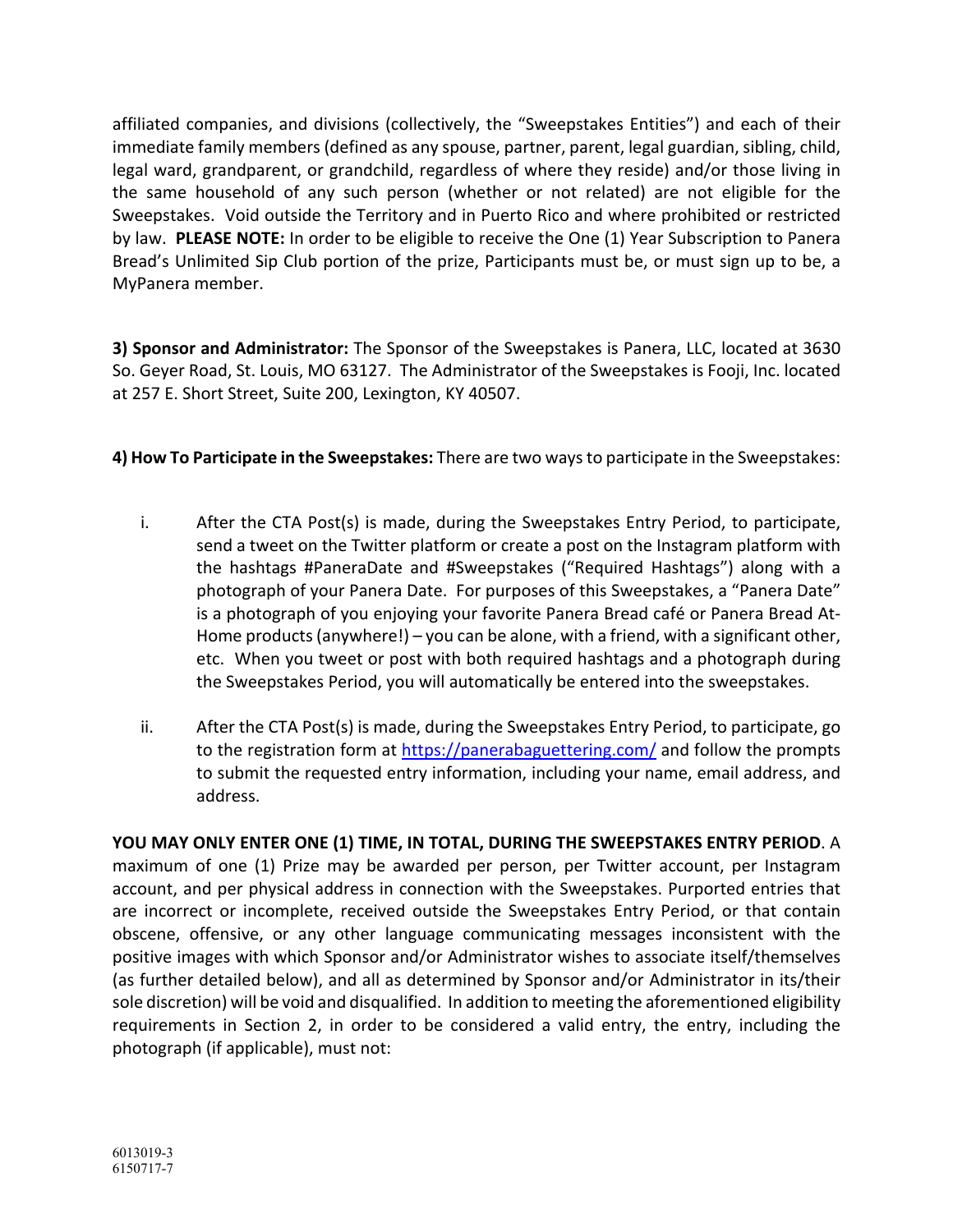- Contain material that violates or infringes another's rights, including, but not limited to, privacy, publicity or intellectual property rights, or that constitutes copyright infringement;
- Disparage Sponsor, Administrator, or any other person or party affiliated with the Sweepstakes;
- Contain brand names or trademarks;
- Contain copyrighted material not created by Participant;
- Contain material that is indecent, obscene, hateful, tortious, defamatory, slanderous, or libelous (including, without limitation, depictions of nudity, sexual activity, offensive images or language, or other lewd behavior or activities);
- Contain material inappropriate for the Sweepstakes (including, without limitation, depictions of gang signs/symbols, weapons, violence, threats of violence, alcohol, drugs, or other such inappropriate behavior or activities);
- Contain material that promotes bigotry, racism, hatred, or harm against any group or individual or promotes discrimination based on race, gender, religion, nationality, disability, sexual orientation, or age;
- Suggest the use of alcohol, whether in moderation or not;
- Include license plate numbers, phone numbers, personal addresses (physical or e-mail), or other information that could be personally identifiable of any person (whether that person is the Participant or not); and
- Contain material that is unlawful, in violation of or contrary to the laws or regulations in any country (or subpart thereof) where image is created.

BY SUBMITTING AN ENTRY, PARTICIPANT WARRANTS AND REPRESENTS THAT: (a) PARTICIPANT OWNS ALL RIGHTS TO THE ENTRY THAT PARTICIPANT IS SUBMITTING; (b) PARTICIPANT IS THE INDIVIDUAL PICTURED OR INCLUDED IN THE ENTRY, OR, ALTERNATIVELY, THAT PARTICIPANT HAS OBTAINED PERMISSION FROM EACH PERSON WHO APPEARS IN THE ENTRY TO GRANT THE RIGHTS TO THE SWEEPSTAKES ENTITIES DESCRIBED HEREIN, AND CAN MAKE WRITTEN COPIES OF SUCH PERMISSIONS AVAILABLE TO THE SWEEPSTAKES ENTITIES UPON REQUEST; (c) THE ENTRY IS ORIGINAL TO THE PARTICIPANT AND HAS BEEN LEGALLY OBTAINED AND CREATED; (d) THE ENTRY DOES NOT INFRINGE THE INTELLECTUAL PROPERTY, PRIVACY, OR PUBLICITY RIGHTS OR ANY OTHER LEGAL OR MORAL RIGHTS OF ANY THIRD PARTY; AND (e) THE ENTRY DOES NOT VIOLATE APPLICABLE LAWS OR REGULATIONS. PARTICIPANT WILL INDEMNIFY THE SWEEPSTAKES ENTITIES AGAINST ALL CLAIMS, DAMAGES, LIABILITIES, AND EXPENSES (INCLUDING REASONABLE COUNSEL FEES AND LEGAL EXPENSES) ARISING OUT OF ANY BREACH OF THESE TERMS.

Sponsor and/or Administrator are not responsible for misspellings, typographical errors, or other issues that may affect the ability to locate or record a purported entry. Due to the way Twitter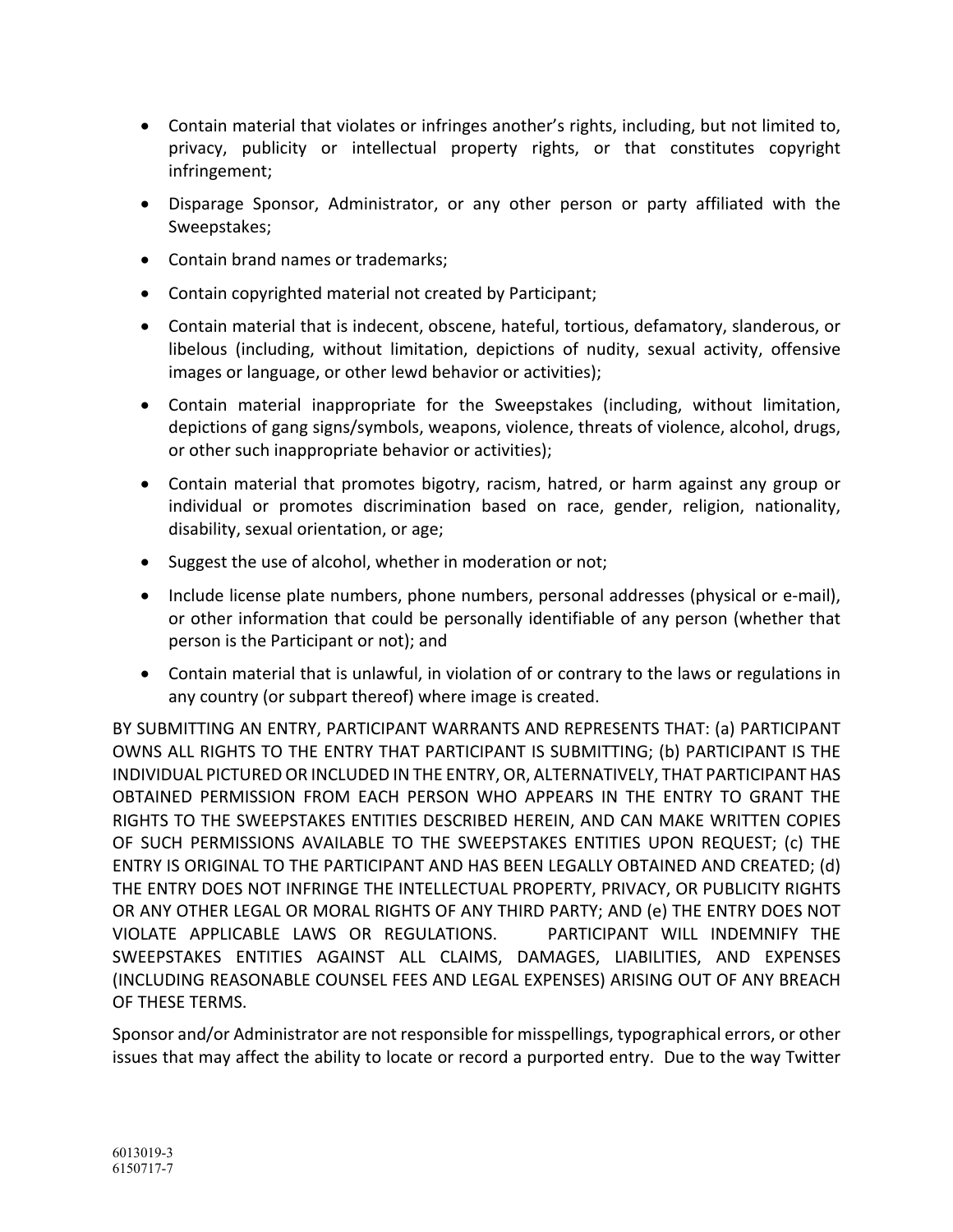and Instagram operate their services, Administrator may not be able to receive or send communications, or otherwise detect participation from or interact with potential Participants who have Twitter or Instagram account settings that make their updates, comments, posts or communications private, protected, or otherwise limited, in which case any such purported Participant will be disqualified and ineligible to receive a Prize. Normal Internet access and phone/usage charges imposed by your online/phone service may apply. Each entry must be manually key stroked and manually entered by the individual Participant; automated and/or repetitive submission of entries (including but not limited to entries made using any script, macro, bot, or sweepstakes service) will be disqualified.

## **This Sweepstakes is in no way sponsored, endorsed, or administered by or associated with Twitter (Twitter, Inc.) or Instagram (Meta Platforms, Inc.)**

NOTE ABOUT MOBILE DATA AND MESSAGING CHARGES: When you participate in the Sweepstakes via a mobile device and/or download or transmit data via your mobile device, data and messaging rates may apply according to the terms and conditions of your service agreement with your wireless carrier. Other charges may apply (such as normal airtime and carrier charges) and may appear on your mobile phone bill or be deducted from your prepaid account balance. Wireless carriers' rate plans may vary, and you should contact your wireless carrier for more information on rate plans and charges relating to your participation in this Sweepstakes. Check your mobile device's capabilities for specific instructions.

**5) Prizes:** There are twenty-two (22) prize packages available in this Sweepstakes (as further outlined in the chart below) (each a "Prize"). All federal, state and local taxes and all other expenses not expressly listed in these Official Rules are the sole responsibility of the winners. No more than the stated number of Prizes may be awarded. Prizes are non-transferable and may not be substituted or redeemed for cash by winners. Sponsor reserves the right to substitute any Prize for one of comparable or greater value. Prize type(s) and components will be selected by Sponsor or its representatives in its/their sole discretion. Actual retail value of the Prizes may vary, including variations based on the Participants' location. Total ARV of each Prize: \$2,202.88. **Total ARV of all Prizes available in this Sweepstakes: \$48,463.36**.

| <b>Prize Components</b> | <b>ARV of Portion of Prize</b> | <b>Number of Prizes Available</b><br>in The United States<br>22 |
|-------------------------|--------------------------------|-----------------------------------------------------------------|
|-------------------------|--------------------------------|-----------------------------------------------------------------|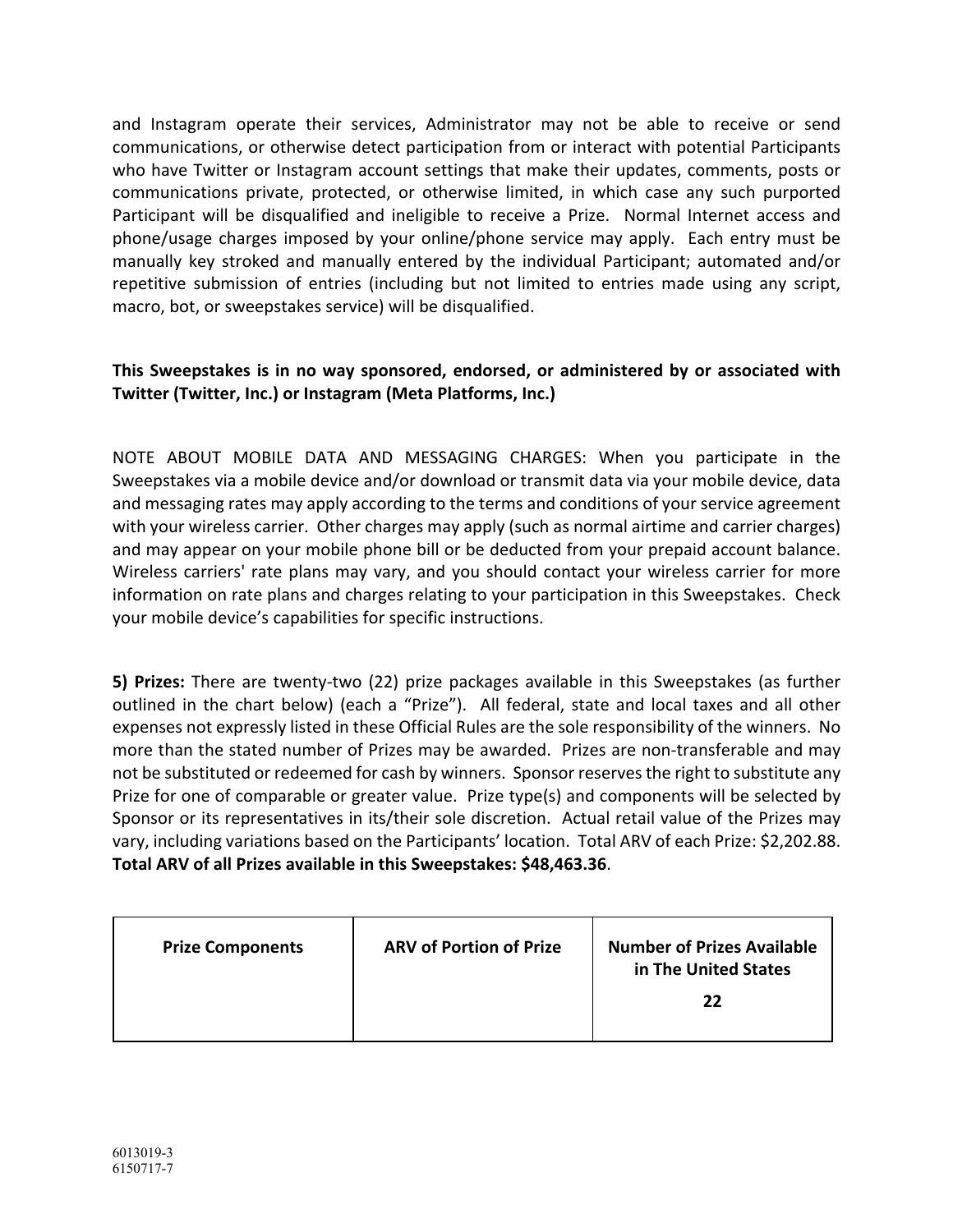| One (1) Baguette Cut Lab-<br><b>Grown Diamond Ring*</b>                                                                                                                                                                 | \$2,095.00 | 22 |
|-------------------------------------------------------------------------------------------------------------------------------------------------------------------------------------------------------------------------|------------|----|
| One (1) Year Subscription to<br><b>Panera Bread's Unlimited</b><br>Sip Club**                                                                                                                                           | \$107.88   | 22 |
| PLEASE NOTE: In order to be eligible to<br>receive the One (1) Year Subscription<br>to Panera Bread's Unlimited Sip Club<br>portion of the prize, Participants must<br>be, or must sign up to be, a MyPanera<br>member. |            |    |

## **Total Prize Value: \$48,463.36**

\*0.42ct 6x3mm lab grown white baguette diamond prong-set east-west in a 14ky gold mounting with half-accented band featuring 0.20tctw lab grown round diamonds. 0.62tctw. Band size 7. Winner will be fully responsible for sizing of the ring.

\*\*Winner must redeem Unlimited Sip Club Subscription within thirty (30) days following receipt of offer code from Sponsor or Administrator, but, in no event, later than April 1, 2022. Unlimited Sip Club Subscription (formerly known as the MyPanera+ Coffee Subscription) ("Sip Club Subscription"), is available in participating U.S. Panera Bread bakery-cafes. Must be a MyPanera member and at least eighteen (18) years of age or older to register. Registration available online only including Kiosk. You may cancel at any time. If you do not cancel either before your renewal date or after the expiration of any free trial or discounted offer, your credit card will automatically be charged \$8.99 plus tax for the monthly subscription and will be charged on a recurring monthly basis every thirty (30) days thereafter until you cancel your subscription. To cancel your subscription online, visit the Cancellation section at www.panerabread.com/UnlimitedSipClub or on the Panera Bread app. The Coffee Subscription limited to hot coffee, hot tea, and iced coffee once every two (2) hours plus unlimited refills. Excludes all other beverages, including without limitation, cold brew iced coffee and espresso and cappuccino beverages. Customizations including but not limited to added Espresso and added Syrups (Vanilla and Caramel) are not included in the Unlimited Sip Club Subscription monthly price. Upcharges apply. Other additions such as Milk, Skim Milk, Almond Milk, Half & Half, Sweeteners are included in the monthly subscription price. Excludes orders placed on third party delivery sites and catering orders. One (1) subscription per person. Visit here for complete Terms and Conditions. No cash back unless required by law. Not valid with any other coupon or offer. Offer may expire without notice due to error, fraud or other unforeseen circumstances. Cannot be combined with other promotions.

**6) Winner Selection:** Odds of winning a Prize in this Sweepstakes depends on the number of eligible entries received during the Sweepstakes Entry Period. Administrator will be the official time keeping device for the Sweepstakes and all decisions by Administrator regarding the timing of entries and the order in which they are received will be final and binding. Subject to compliance with these Official Rules, on or about February 20, 2022, Administrator will select twenty-two (22) potential Prize winners in a random drawing from all eligible entries received during the Sweepstakes Entry Period. If you are chosen as a potential winner you will receive a winning notification from Administrator via DM on Twitter to the Twitter account used or via DM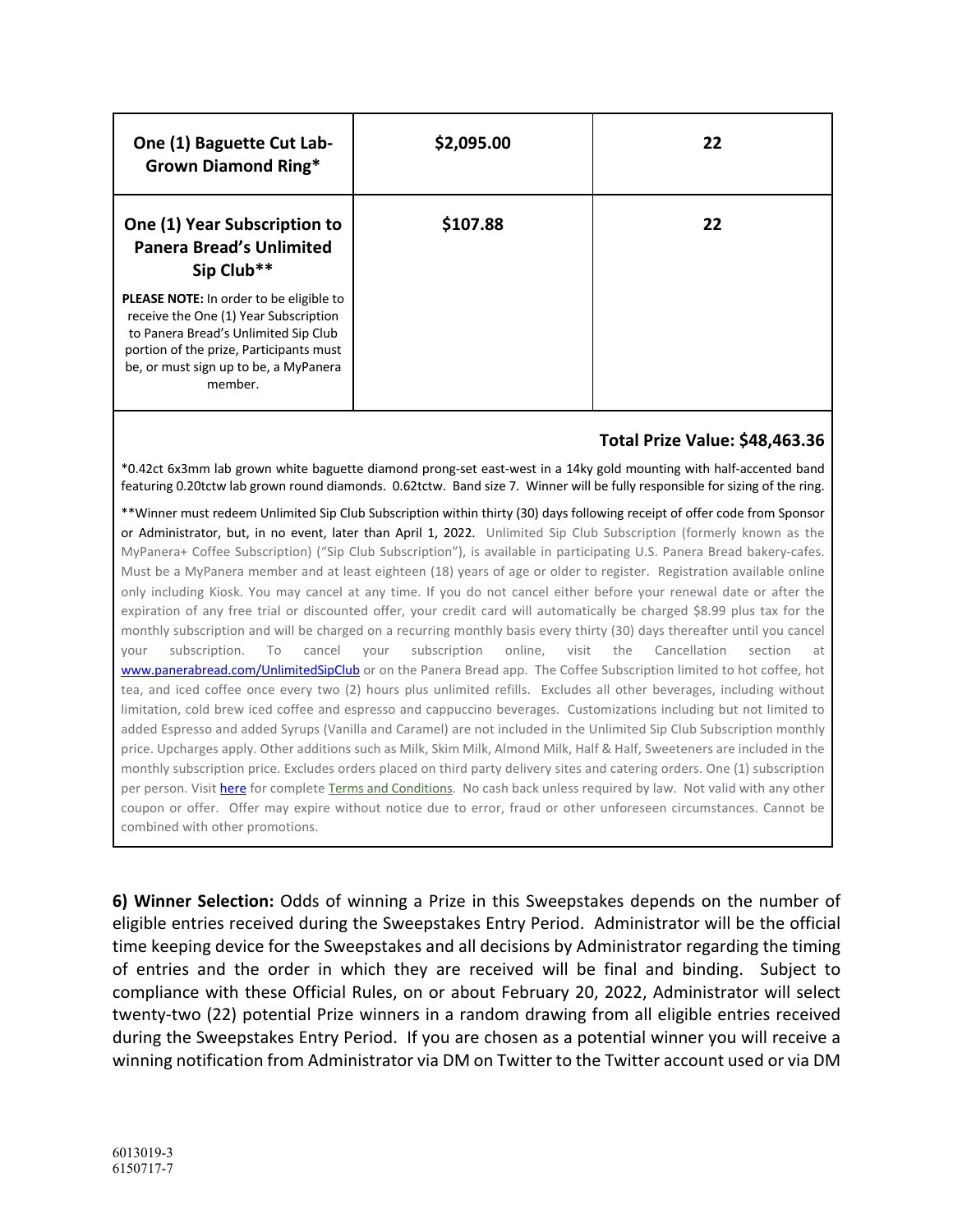on Instagram to the Instagram account used to participate indicating that you are a potential prize winner. Participants selected as winners are limited to one (1) Prize per person, per physical address during the Sweepstakes Entry Period. Prize delivery will be arranged through email correspondence sent to the potential winner's email address that the potential winner used to enter the Sweepstakes. Local merchants that participate in the Fulfillment Partner network may provide fulfillment and delivery of the Prize(s). Except as determined by Sponsor in its sole discretion, no substitution of any Prize is offered, no transfer of Prize to a third party is permitted, and non-cash Prize(s) may not be redeemed for cash value. AS SET FORTH ABOVE, YOU MUST MEET ALL OF THE ELIGIBILITY REQUIREMENTS, INCLUDING RESIDING IN A LOCATION SERVICED BY FULFILLMENT PARTNER, IN ORDER TO BE ELIGIBLE TO PARTICIPATE IN THIS SWEEPSTAKES AND WIN A PRIZE.

Prize(s) will be awarded and delivered only to addresses within the United States that are serviced by a Fulfillment Partner. Verified Prize winner(s) will be solely responsible for all applicable federal, state and local taxes on Prize(s) and will receive an IRS Form 1099 for the retail value of the Prize and must provide Sponsor and/or Administrator with a valid social security number if requested for tax reporting purposes. All expenses associated with the receipt and use of a Prize not specifically mentioned herein are solely the responsibility of the winners. Sponsor and/or Administrator are not responsible for any delay or cancellation of the Prize delivery due to unforeseen circumstances, or those outside of Sponsor and/or Administrator's control. If the fulfilling merchant cancels the order(s) for reasons out of Sponsor and/or Administrator's control, the Prize will not be delivered and no additional compensation will be provided. Potential winners are subject to verification and will be required to sign and return (or fill out electronically) to Sponsor and/or Administrator for their receipt within three (3) business days an Affidavit of Eligibility/Liability Release with (where lawful) a publicity release for receipt by Sponsor and Administrator by the due date indicated in the notification message. If any required documents are not timely received by Sponsor and/or Administrator, as applicable, or if any message or mail intended for a winner is returned as undeliverable, then the applicable Prize may be forfeited.

**7) Publicity:** Without limiting the generality of these Official Rules, participation in the Sweepstakes constitutes permission for Sponsor, Administrator, and its/their designees, to use the Participant's (and any individual that appears in the entry) name, photograph, likeness, voice, image, biographical information, prize information, quotes attributable to Participant, and any other elements of Participant's persona for purposes of advertising and trade, on or in connection with the Prize, and/or any republication of the Prize, in any and all media now known or otherwise developed without further compensation or review, including, without limitation, to publicize the names and likeness of Prize winners, as detailed in Section 13, unless prohibited by law. By clicking "Enter Now," Participants authorize Administrator and/or their Fulfillment Partners to send an email notifying Participants of their selection as a potential winner and, provided the potential winner meets all of the eligibility requirements, for delivery details of their Prize.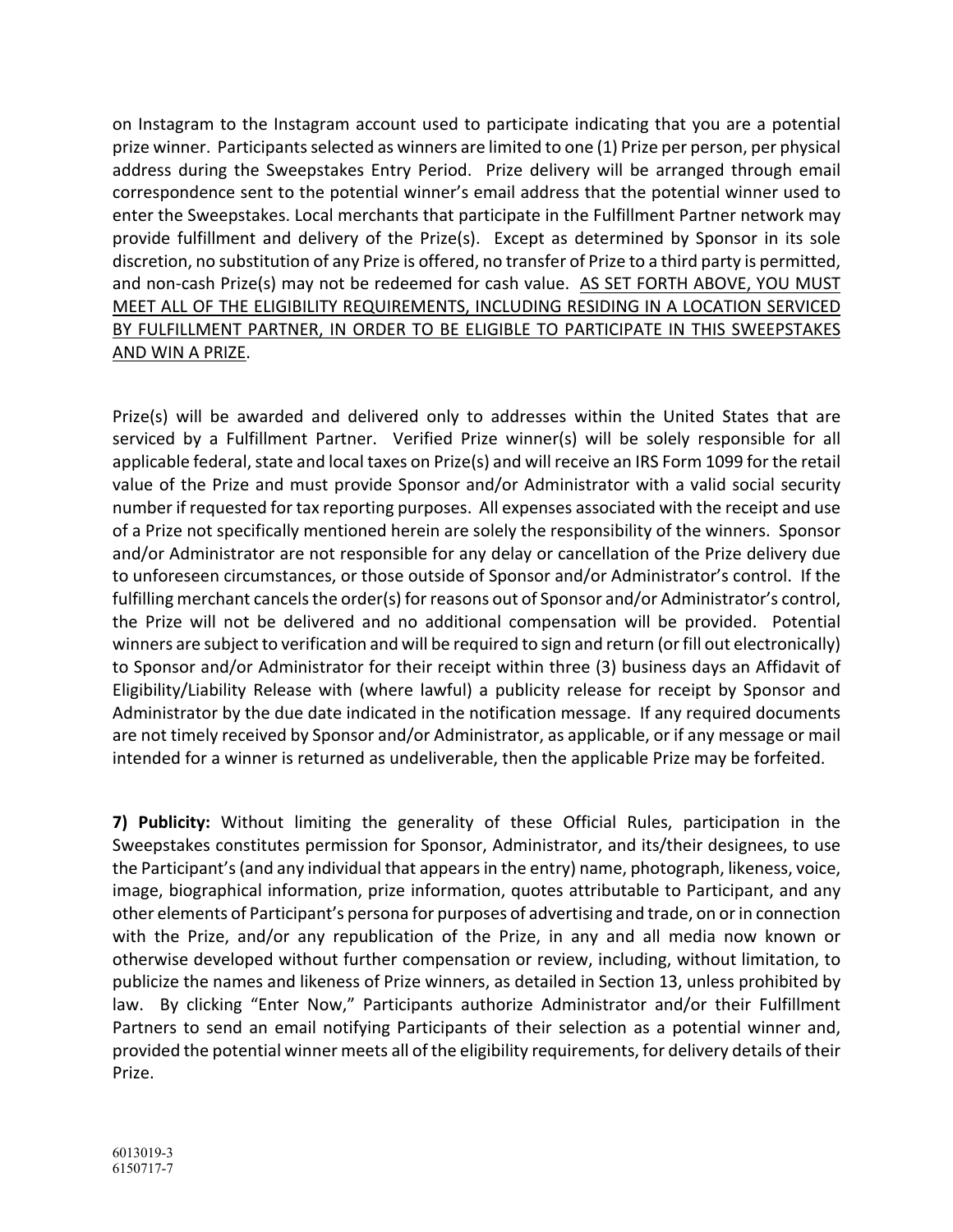**9) General Rules / Limitations of Liability:** By participating in the Sweepstakes, Participants agree to be bound by these Official Rules and the decisions of the Sponsor and Administrator which shall be final in all respects. In the event there is a discrepancy or inconsistency between disclosures or other statements (in any and all media) contained in any Sweepstakes materials and the terms and conditions of the Official Rules, the Official Rules shall prevail, govern and control. Sponsor, Administrator, and the other Sweepstakes Entities assume no responsibility or liability for (a) any incorrect or inaccurate entry information, or for any faulty, failed, garbled or jumbled electronic data transmissions; (b) any unauthorized access to, or theft, destruction or alteration of entries at any point in the operation of this Sweepstakes; (c) any technical malfunction, failure, error, omission, interruption, deletion, defect, delay in operation or communications line failure, regardless of cause, with regard to any equipment, systems, networks, lines, satellites, servers, computers, software or providers utilized in any aspect of the operation of the Sweepstakes; (d) inaccessibility or unavailability of the Internet or the Twitter or Instagram platforms or any combination thereof, or; (e) any injury or damage to Participant's or to any other person's computer which may be related to or resulting from any attempt to participate in the Sweepstakes. The Sponsor, Administrator, and other Sweepstakes Entities are not responsible for the failure of any order to be received for any reason or for any delay in the processing or failure to process any order or entries. The Sponsor and/or Administrator reserve the right at its/their sole discretion to disqualify any individual that tampers or attempts to tamper with the order process or the operation of the Sweepstakes; violates the Official Rules; is suspected of cheating, fraud, or acting in an unsportsmanlike or disruptive manner, or with intent to annoy, abuse, threaten or harass any other person. Any Participant who uses or is suspected of using cheating, fraudulent means, unauthorized ordering methods, or otherwise attempts to participate multiple times, or with multiple identities, Twitter accounts, Instagram accounts, and/or addresses will be disqualified. Any attempt by any person to undermine the legitimate operation of the Sweepstakes may be a violation of criminal and civil law, and, should such an attempt be made, the Sponsor and/or Administrator reserves the right to seek damages from any such person to the fullest extent permitted by law. The Sponsor and/or Administrator's failure to enforce any term of these Official Rules shall not constitute a waiver of that or any other provision. If, for any reason, the Sweepstakes is not capable of running as planned, including infection by computer virus, bugs, tampering, unauthorized intervention, fraud, technical failures, changes to the Twitter or Instagram platforms that are not acceptable to Sponsor and/or Administrator, or any other causes beyond the control of the Sponsor and/or Administrator which corrupt or affect the administration, security, fairness, integrity or proper conduct of the Sweepstakes, then the Sponsor and/or Administrator reserves the right in its/their sole discretion to cancel, modify, suspend or terminate the Sweepstakes in whole or in part. In the event Administrator experiences a technical failure during admission of the Sweepstakes that causes the Sweepstakes to be suspended, Administrator shall select a winner(s) by random drawing from all valid entries received up to the point of the technical failure. **TO THE FULLEST EXTENT PERMITTED BY LAW, AS A CONDITION OF ENTRY INTO THE SWEEPSTAKES, ALL PARTICIPANTS AGREE TO RELEASE, INDEMNIFY AND HOLD HARMLESS THE SPONSOR,**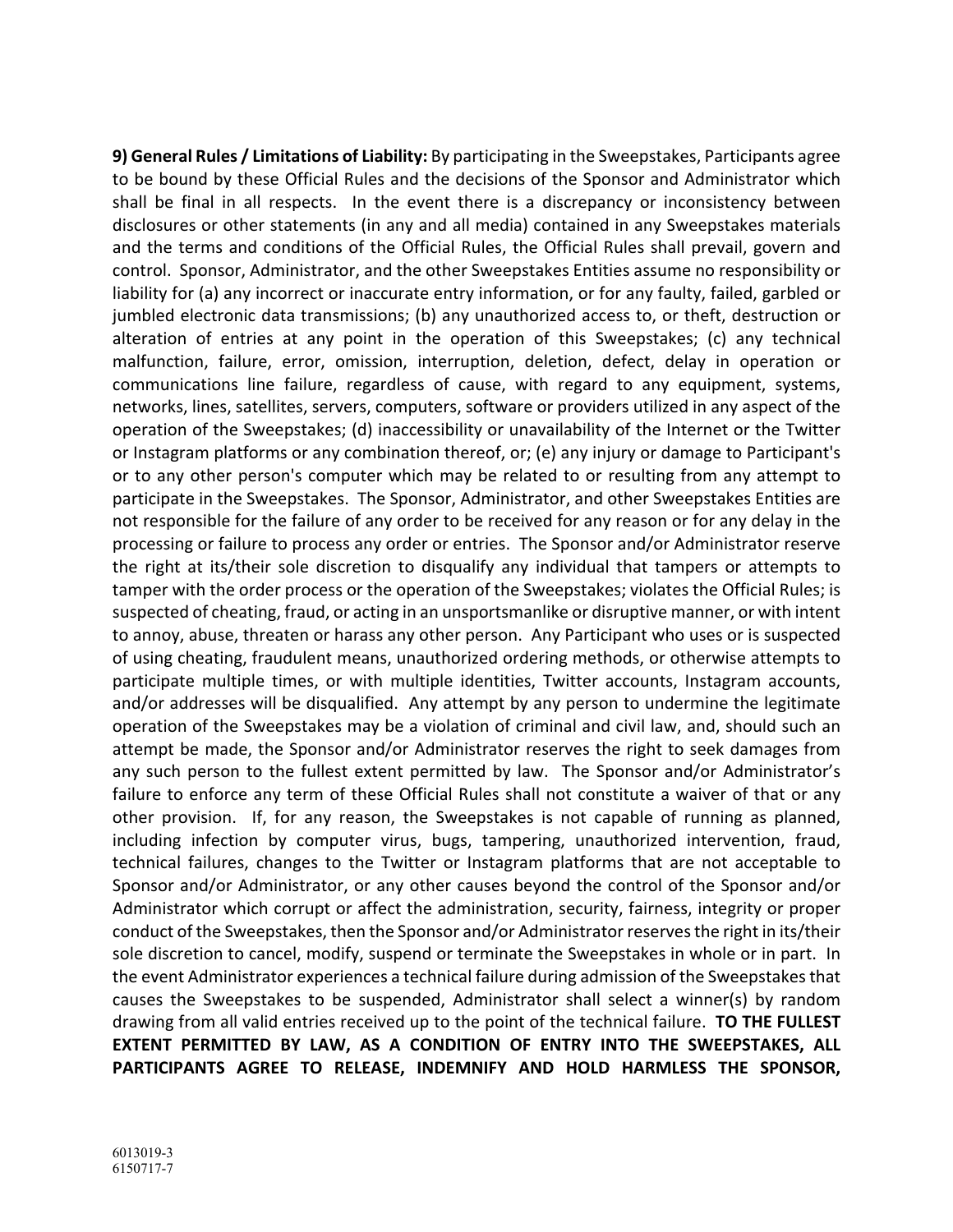**ADMINISTRATOR, AND OTHER SWEEPSTAKES ENTITIES FROM AND AGAINST ANY AND ALL LIABILITY, CLAIMS OR ACTIONS OF ANY KIND WHATSOEVER FOR INJURIES, DAMAGES, OR LOSSES TO PERSONS OR PROPERTY WHICH MAY BE SUSTAINED IN CONNECTION WITH: PARTICIPATING IN ANY ASPECT OF THE SWEEPSTAKES; THE RECEIPT, OWNERSHIP OR USE OF ANY PRIZE AWARDED; PREPARING FOR, PARTICIPATING IN OR TRAVELING TO AND/OR FROM ANY PRIZE- RELATED OR SWEEPSTAKES-RELATED ACTIVITY, OR; ANY TYPOGRAPHICAL OR OTHER ERROR IN THESE OFFICIAL RULES OR ANY CTA POSTS OR OTHER ANNOUNCEMENTS RELATING TO THE SWEEPSTAKES. THE WINNERS SHALL BEAR ALL RISK OF LOSS OR DAMAGE TO THEIR PRIZE AFTER THEY HAVE BEEN DELIVERED. SPONSOR, ADMINISTRATOR, AND THE OTHER SWEEPSTAKES ENTITIES MAKE NO REPRESENTATIONS OR WARRANTIES OF ANY KIND CONCERNING THE APPEARANCE, SAFETY OR PERFORMANCE OF ANY PRIZE(S).**

BY ENTERING THE SWEEPSTAKES, PARTICIPANT AGREES THAT, TO THE FULLEST EXTENT PERMITTED BY APPLICABLE LAW: (1) ANY AND ALL DISPUTES, CLAIMS AND CAUSES OF ACTION ARISING OUT OF OR CONNECTED WITH THE SWEEPSTAKES, OR ANY PRIZE(S) AWARDED WILL BE LIMITED TO ACTUAL, OUT-OF-POCKET COSTS INCURRED (IF ANY) NOT TO EXCEED TEN DOLLARS (\$10.00), BUT IN NO EVENT WILL ATTORNEYS' FEES BE AWARDED OR RECOVERABLE; AND (2) UNDER NO CIRCUMSTANCES WILL ANY PARTICIPANT BE PERMITTED TO OBTAIN ANY AWARD FOR, AND PARTICIPANT HEREBY KNOWINGLY AND EXPRESSLY WAIVES ALL RIGHTS TO SEEK, PUNITIVE, INCIDENTAL, CONSEQUENTIAL OR SPECIAL DAMAGES, LOST PROFITS AND/OR ANY OTHER DAMAGES (OTHER THAN ACTUAL OUT-OF-POCKET EXPENSES NOT TO EXCEED TEN DOLLARS (\$10.00)) AND/OR ANY RIGHTS TO HAVE DAMAGES MULTIPLIED OR OTHERWISE INCREASED. SOME JURISDICTIONS DO NOT ALLOW THE FOREGOING LIMITATIONS OR EXCLUSION OF LIABILITY, SO THE ABOVE MAY NOT APPLY TO YOU.

Without limiting any other provision in these Official Rules, the Sweepstakes Entities are not responsible or liable to any Participant or winner (or any person claiming through such Participant or winner) for failure to supply the prize or any part thereof in the event that any of the Sweepstakes activities or Sweepstakes Entities' operations or activities are affected by any cause or event beyond the sole and reasonable control of the applicable Sweepstakes Entity (as determined by Administrator in its sole discretion), including, without limitation, by reason of any acts of God, equipment failure, threatened or actual terrorist acts, air raid, act of public enemy, war (declared or undeclared), civil disturbance, insurrection, riot, epidemic, pandemic, fire, explosion, earthquake, flood, hurricane, unusually severe weather, blackout, embargo, labor dispute or strike (whether legal or illegal), labor or material shortage, transportation interruption of any kind, work slow-down, any law, rule, regulation, action, order, or request adopted, taken, or made by any governmental or quasi-governmental entity (whether or not such governmental act proves to be invalid), or any other cause, whether or not specifically mentioned above.

EACH PARTICIPANT UNDERSTANDS AND AGREES THAT ALL RIGHTS UNDER SECTION 1542 OF THE CIVIL CODE OF CALIFORNIA AND ANY SIMILAR LAW OF ANY STATE OR TERRITORY OF THE UNITED STATES ARE HEREBY EXPRESSLY WAIVED BY HIM/HER AGAINST THE SWEEPSTAKES ENTITIES. SECTION 1542 READS AS FOLLOWS: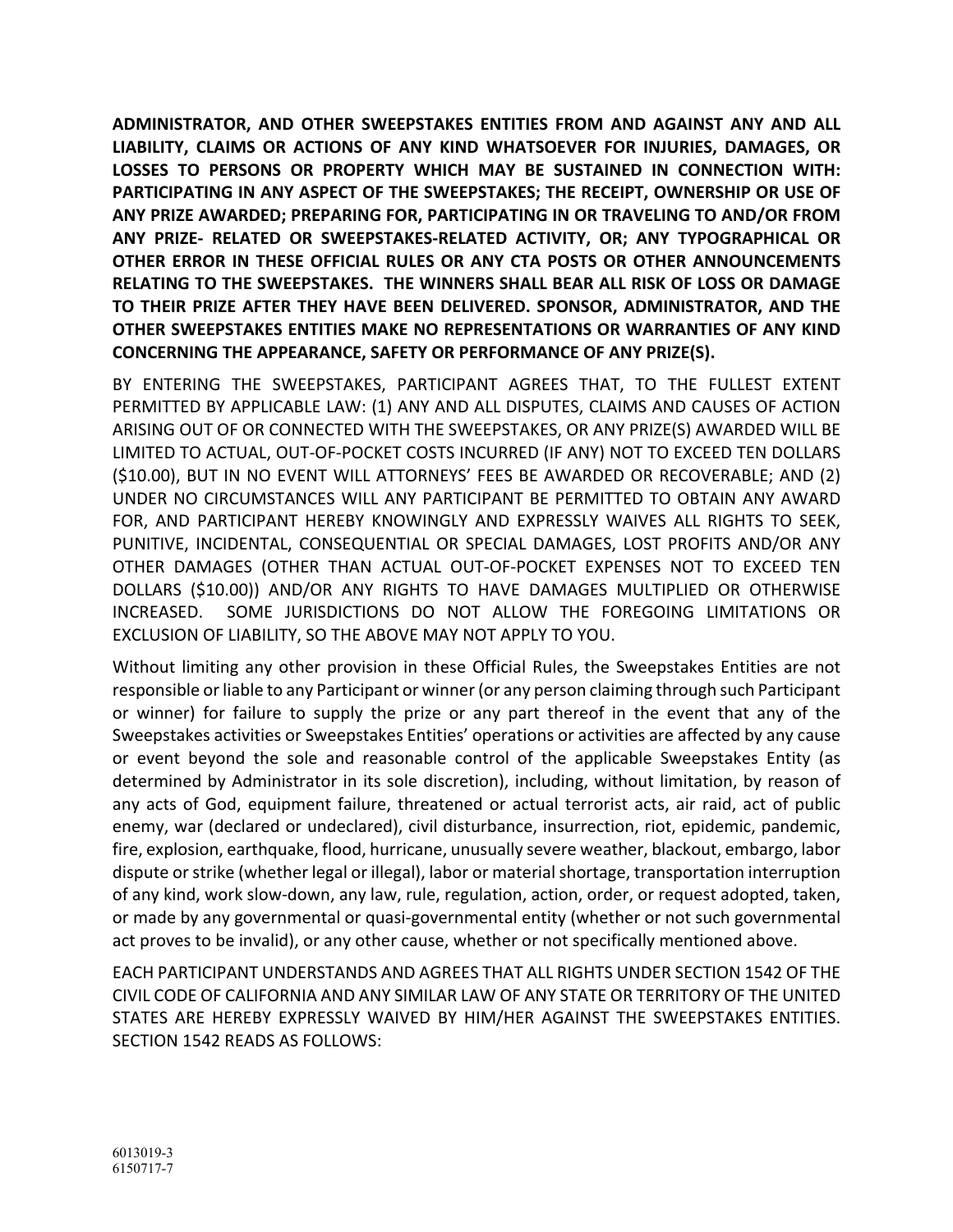"*CERTAIN CLAIMS NOT AFFECTED BY A GENERAL RELEASE*. A GENERAL RELEASE DOES NOT EXTEND TO CLAIMS THAT THE CREDITOR OR RELEASING PARTY DOES NOT KNOW OR SUSPECT TO EXIST IN HIS OR HER FAVOR AT THE TIME OF EXECUTING THE RELEASE, AND THAT IF KNOWN BY HIM OR HER WOULD HAVE MATERIALLY AFFECTED HIS OR HER SETTLEMENT WITH THE DEBTOR OR RELEASED PARTY."

**10) Privacy Policy:** By entering the Sweepstakes, Participants agree that any personal information submitted by Participants may be used and shared by Administrator subject to Fooji's privacy policy posted at https://www.fooji.com/privacy/ and Sponsor subject to Sponsor's privacy policy https://www.panerabread.com/en-us/company-information/privacy-policy.html

**11) Governing Law / Disputes/ Arbitration:** Except where prohibited by law, as a condition of participating in this Sweepstakes, each Participant agrees that (a) any and all disputes and causes of action arising out of or connected with these Sweepstakes, including but not limited to Prize awarded, shall be resolved individually, without resort to any form of class action, and exclusively by final and binding arbitration under the rules of JAMS and held at the JAMS regional office nearest the Participant; (b) the Federal Arbitration Act shall govern the interpretation, enforcement and all proceedings at such arbitration; and (c) judgment upon such arbitration award may be entered in any court having jurisdiction. Under no circumstances will any Participant be permitted to obtain awards for, and Participant hereby waives all rights to claim, punitive, incidental or consequential damages, or any other damages, including attorneys' fees, other than Participant's actual out-of-pocket expenses (i.e., costs associated with participating in this Sweepstakes), and Participant further waives all rights to have damages multiplied or increased. SOME JURISDICTIONS DO NOT ALLOW THE LIMITATIONS OR EXCLUSION OF LIABILITY FOR INCIDENTAL OR CONSEQUENTIAL DAMAGES, SO THE ABOVE MAY NOT APPLY TO YOU. All issues and questions concerning the construction, validity, interpretation and enforceability of these Official Rules, or the rights and obligations of the Participant and Sponsor and/or Administrator in connection with the Sweepstakes, shall be governed by, and construed in accordance with, the laws of the State of New York, without giving effect to any choice of law or conflict of law rules (whether of the State of New York or any other jurisdiction), which would cause the application of the laws of any jurisdiction other than the State of New York.

**12) Severability:** If any term of provision of these Official Rules is found under the law to be invalid or unenforceable, then such specific term or provision shall be of no force and effect and shall be severed and the remainder of these Official Rules shall continue in full force and effect.

**13) Winners List:** For a winners' list, no later than sixty (60) days after the close of the Sweepstakes, send an email request with the name of the Sweepstakes to hello@fooji.com or